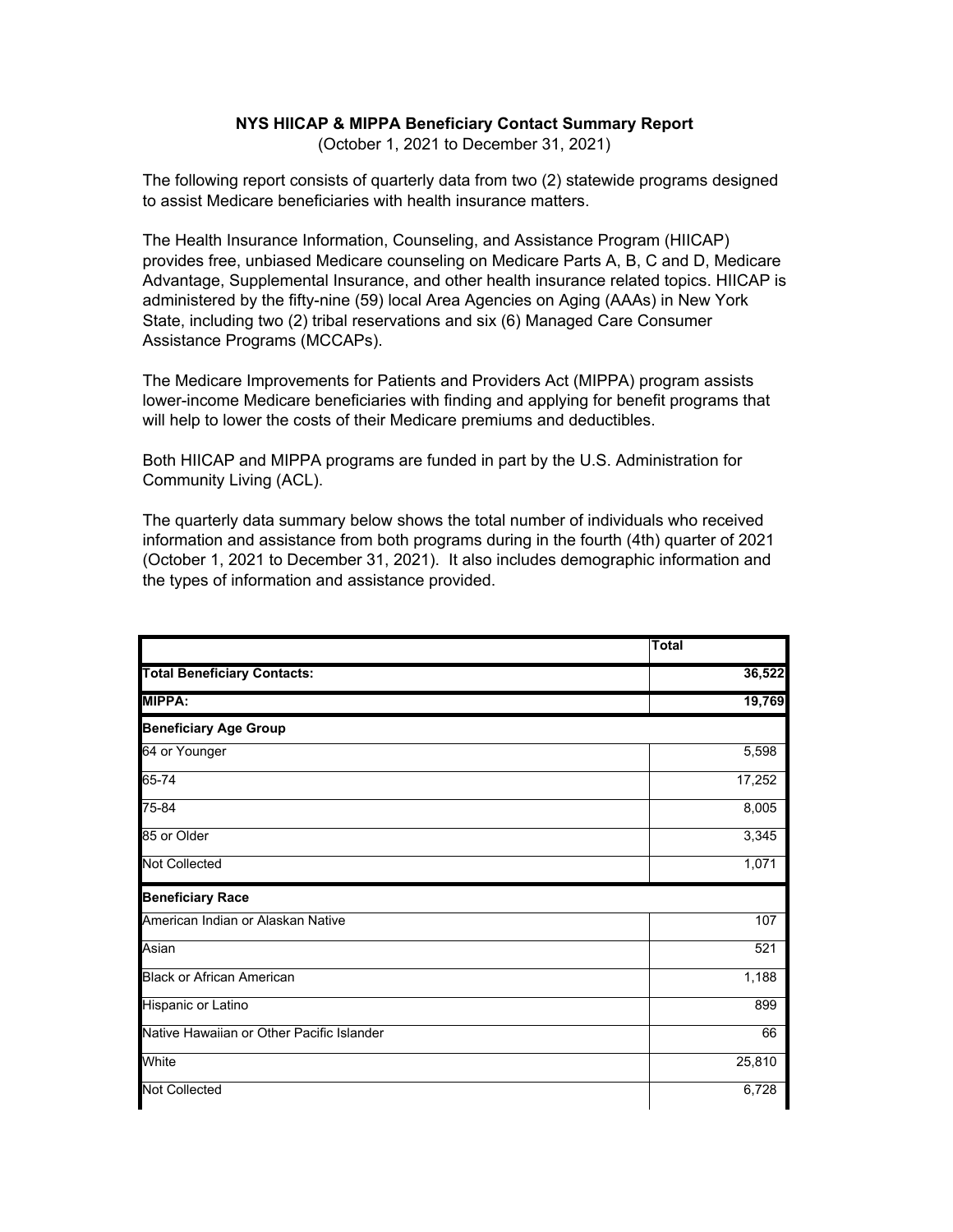| <b>Topics Discussed</b>                    |           |
|--------------------------------------------|-----------|
| Original Medicare (Parts A&B)              | 18,639    |
| Medigap and Medicare Select                | 14,841    |
| Medicare Advantage (MA and MA-PD)          | 20,679    |
| Medicare Part D                            | 20,374    |
| Part D Low Income Subsidy (LIS/Extra Help) | 16,447    |
| <b>Other Prescription Assistance</b>       | 10,227    |
| Medicaid                                   | 18,857    |
| Other Insurance                            | 5,166     |
| <b>Additional Topic Details</b>            | 9,702     |
| <b>Total Time Spent (Minutes)</b>          | 1,396,208 |
| <b>Average Total Time Spent (Minutes)</b>  | 38        |